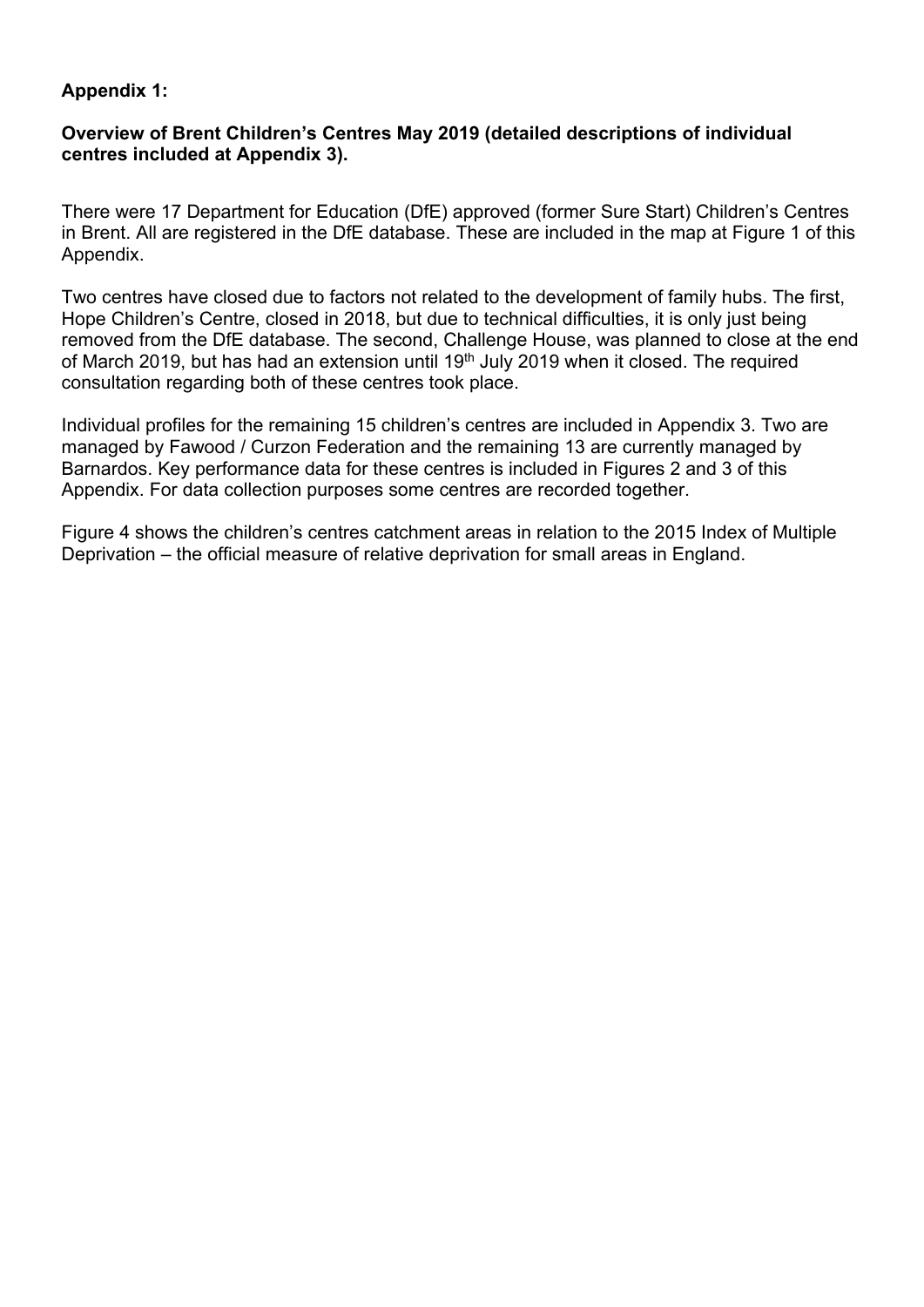### **Figure 1: Current children's centre provision**

- Please note, Welcome Children's Centre has an annex at Barham Park
- Hope is closed for services and is going through the DfE closure process
- Challenge House is closing July 2019
- The colours indicate the current reach areas for the current children's centre sites

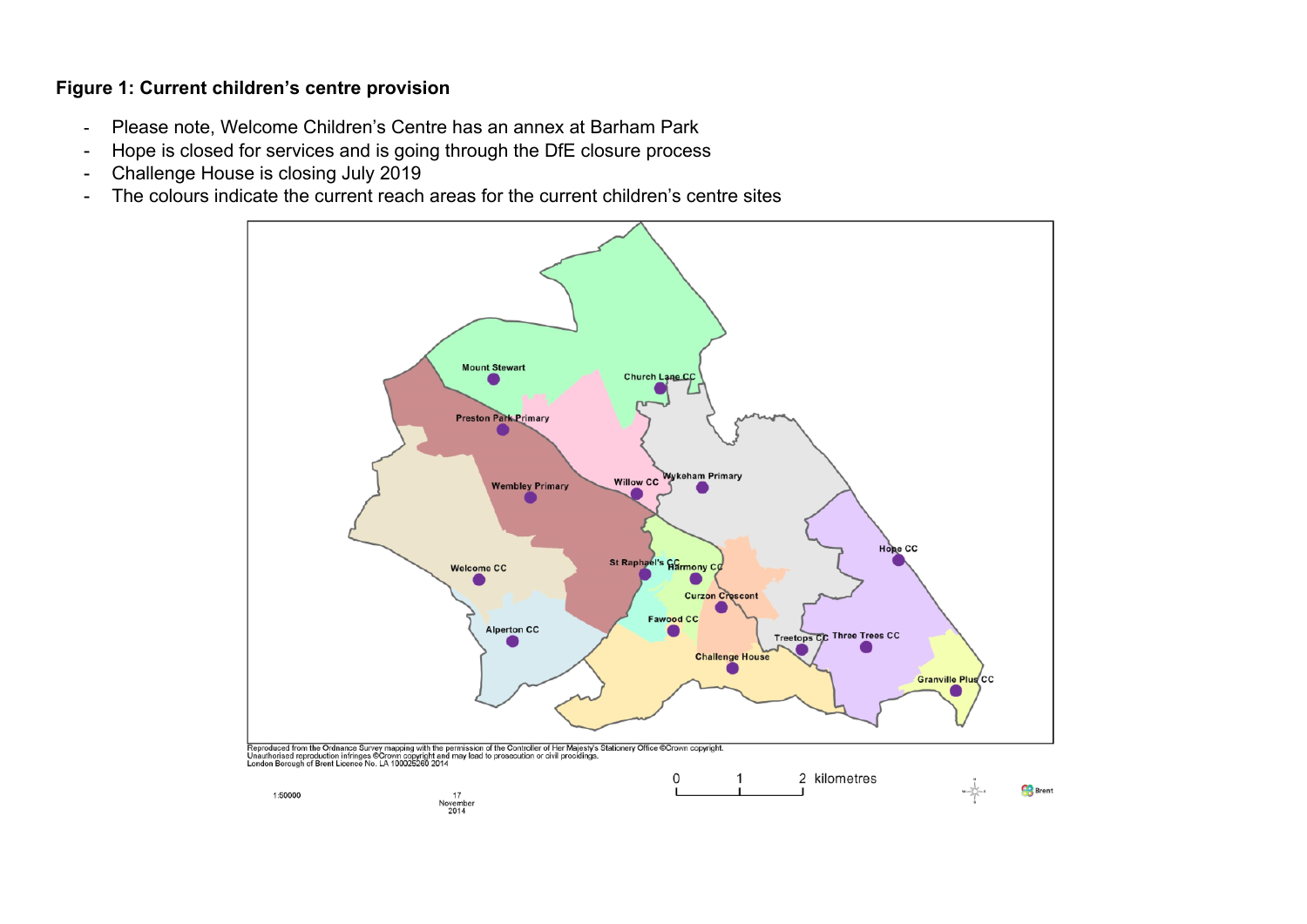### **Figure 2: Data showing registration rate of Brent Families**

## **Registration Rate of all Children Under 5 – Target 80%**

| 01-Apr-2018 and 31-Mar-2019<br><b>Between:</b>      |                                                          |                              |                             |  |  |  |  |
|-----------------------------------------------------|----------------------------------------------------------|------------------------------|-----------------------------|--|--|--|--|
| <b>Children's Centre Setting / Catchment</b>        | <b>Children</b><br><b>Currently</b><br><b>Registered</b> | <b>Under 5</b><br>population | <b>Registration</b><br>Rate |  |  |  |  |
| <b>Alperton Children's Centre</b>                   | 1241                                                     | 1484                         | 84%                         |  |  |  |  |
| Church Lane and Mount Stewart Children's<br>Centres | 2867                                                     | 2934                         | 98%                         |  |  |  |  |
| <b>Curzon Crescent Children's Centre</b>            | 1286                                                     | 1529                         | 84%                         |  |  |  |  |
| Fawood and Challenge House Children's Centres       | 1553                                                     | 1907                         | 81%                         |  |  |  |  |
| Granville Plus Children's Centre                    | 982                                                      | 1172                         | 84%                         |  |  |  |  |
| Harmony Children's Centre                           | 422                                                      | 559                          | 75%                         |  |  |  |  |
| St. Raphael's Children's Centre                     | 357                                                      | 434                          | 82%                         |  |  |  |  |
| The Willow Children's Centre                        | 719                                                      | 1083                         | 66%                         |  |  |  |  |
| Three Trees and Hope Children's Centres             | 2392                                                     | 2761                         | 87%                         |  |  |  |  |
| Treetops Children's Centre (Wykeham)                | 3008                                                     | 3745                         | 80%                         |  |  |  |  |
| <b>Welcome Children's Centre</b>                    | 1964                                                     | 2931                         | 67%                         |  |  |  |  |
| Wembley and Preston Park Children's Centres         | 1902                                                     | 2558                         | 74%                         |  |  |  |  |
| <b>Brent Total</b>                                  | 18693                                                    | 23097                        | 81%                         |  |  |  |  |

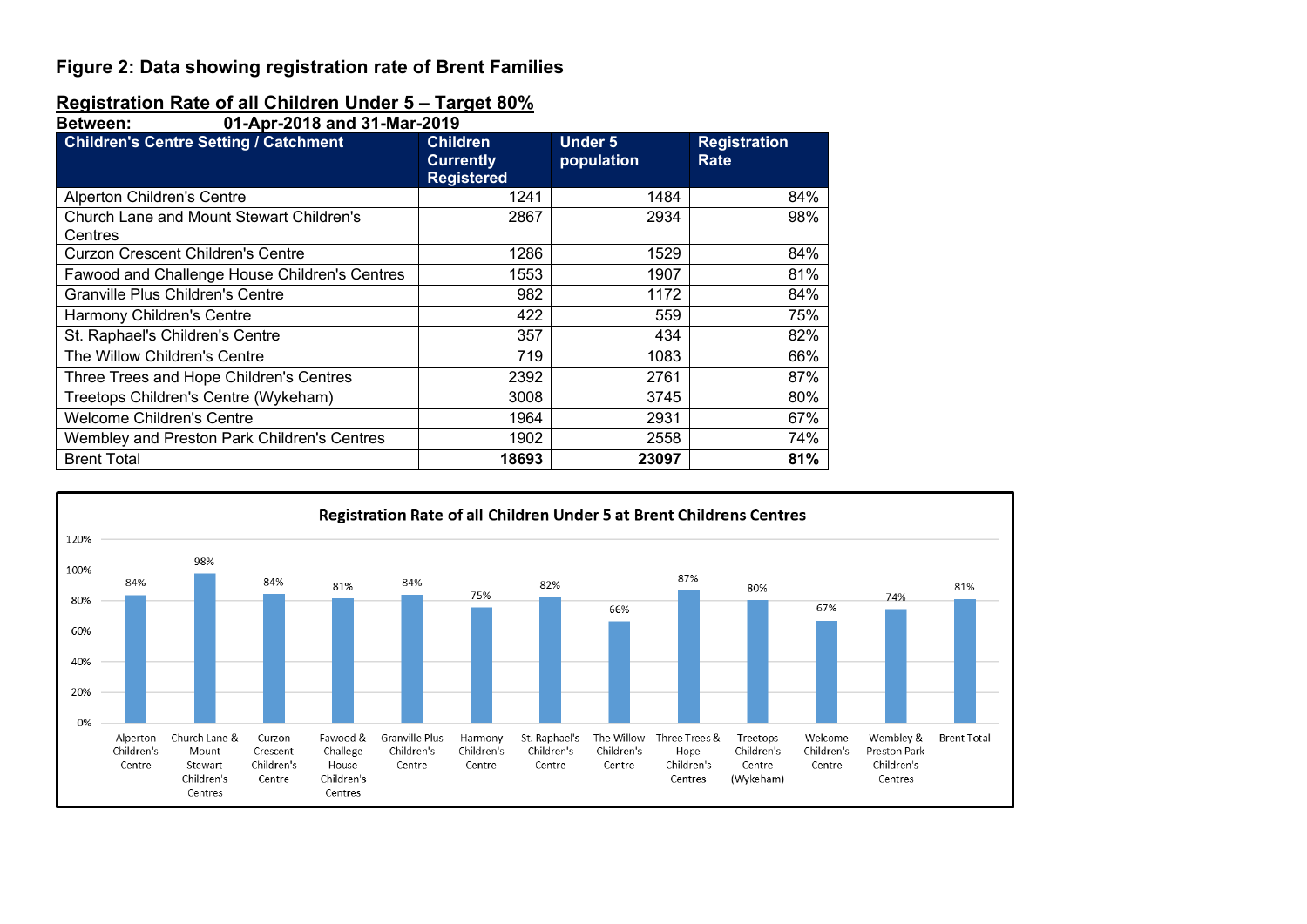### **Figure 3: Registration Rate of Target Children - Between 01-Apr-17 and 31-Mar-18 - Target 75%**

| <b>Children's Centre Catchment</b>                      | <b>Not</b><br>contacted | Contacted | <b>Grand Total</b> | Percentage<br><b>Contacted</b> |
|---------------------------------------------------------|-------------------------|-----------|--------------------|--------------------------------|
| <b>Alperton Children's Centre</b>                       | 93                      | 333       | 426                | 78%                            |
| <b>Church Lane and Mount Stewart Children's Centres</b> | 232                     | 515       | 747                | 69%                            |
| Curzon Crescent Children's Centre                       | 87                      | 676       | 763                | 89%                            |
| Fawood and Challenge House Children's Centres           | 110                     | 641       | 751                | 85%                            |
| <b>Granville Plus Children's Centre</b>                 | 119                     | 326       | 445                | 73%                            |
| Harmony Children's Centre                               | 74                      | 251       | 325                | 77%                            |
| St Raphael's Community and Children's Centre            | 49                      | 190       | 239                | 79%                            |
| The Willow Children's Centre                            | 61                      | 245       | 306                | 80%                            |
| Three Trees and Hope Children's Centres                 | 193                     | 518       | 711                | 73%                            |
| Treetops Children's Centre (Wykeham)                    | 361                     | 957       | 1318               | 73%                            |
| <b>Welcome Children's Centre</b>                        | 231                     | 640       | 871                | 73%                            |
| Wembley Primary and Preston Park Children's<br>Centres  | 200                     | 533       | 733                | 73%                            |
|                                                         |                         |           |                    | 77%                            |
| Out of borough                                          | 177                     | 592       | 769                |                                |
| <b>Grand Total</b>                                      | 1987                    | 6417      | 8404               | 76%                            |
| <b>Brent Total</b>                                      | 1810                    | 5825      | 7635               | 76%                            |

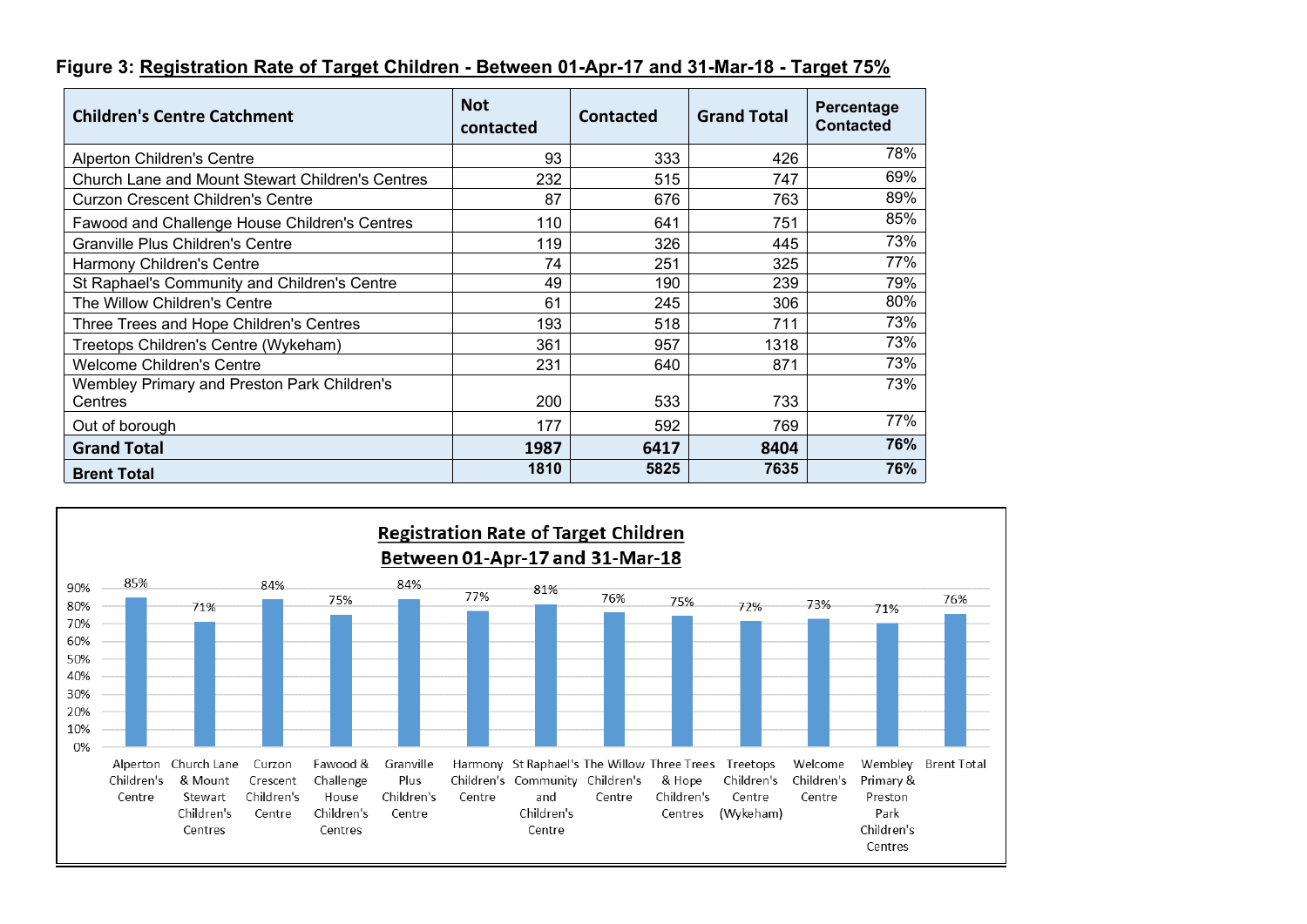# **Target Children Criteria:**

Children aged 5 and under at the snap shot end date for the relevant period, who were also under 5 at the time of referral or assessment that:

- are or have been in receipt of the Nursery Education Grant for 2-year-olds

- are or have had a social care assessment (Child Protection, Children in Need, Looked After Children)

- have had a CAF/EHA (Common Assessment Framework/Early Help Assessment)

- SENAS has been notified of as children that are likely to have additional needs at school by Community Paediatricians

- have been identified as being in a 'Troubled Family'

- are in households in receipt of Council Tax and/or Housing Benefit where the claimants are not in paid work

'Target Children' criteria (from 01 April 2016) also includes children under 5 that are known to:

- Early Support
- Early Years Inclusion Team
- Maternal Early Childhood Sustained Home Visiting (formerly Family Nurse Partnership)
- Family Solutions Team
- Under 5's Specialist Nursery Panel